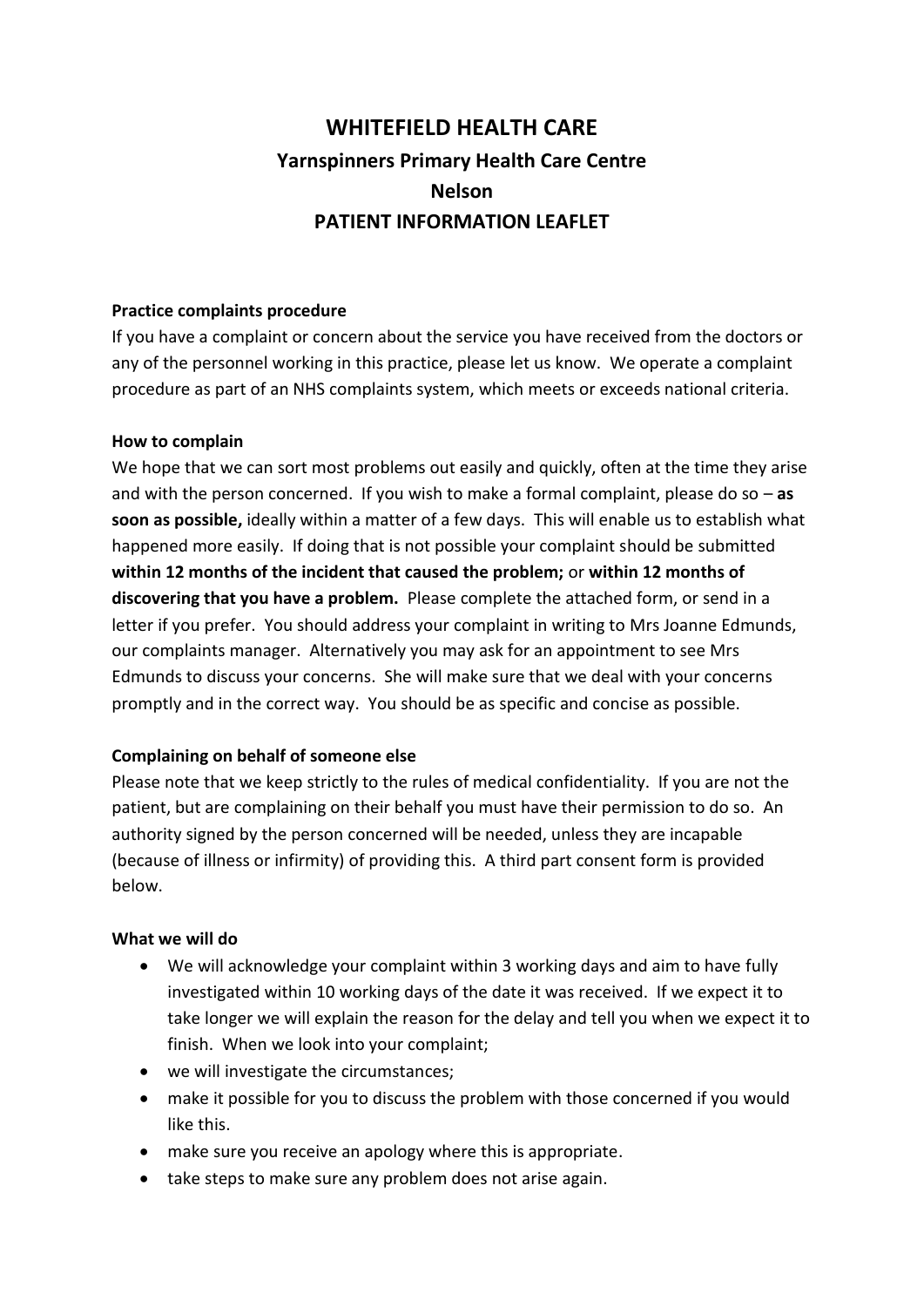## **Taking it further**

If you remain dissatisfied with the outcome you may refer the matter to:

**The Parliamentary and Health Service Ombudsman Millbank Tower Millbank London SW1P 4QP**

**Tel 0345 0154033**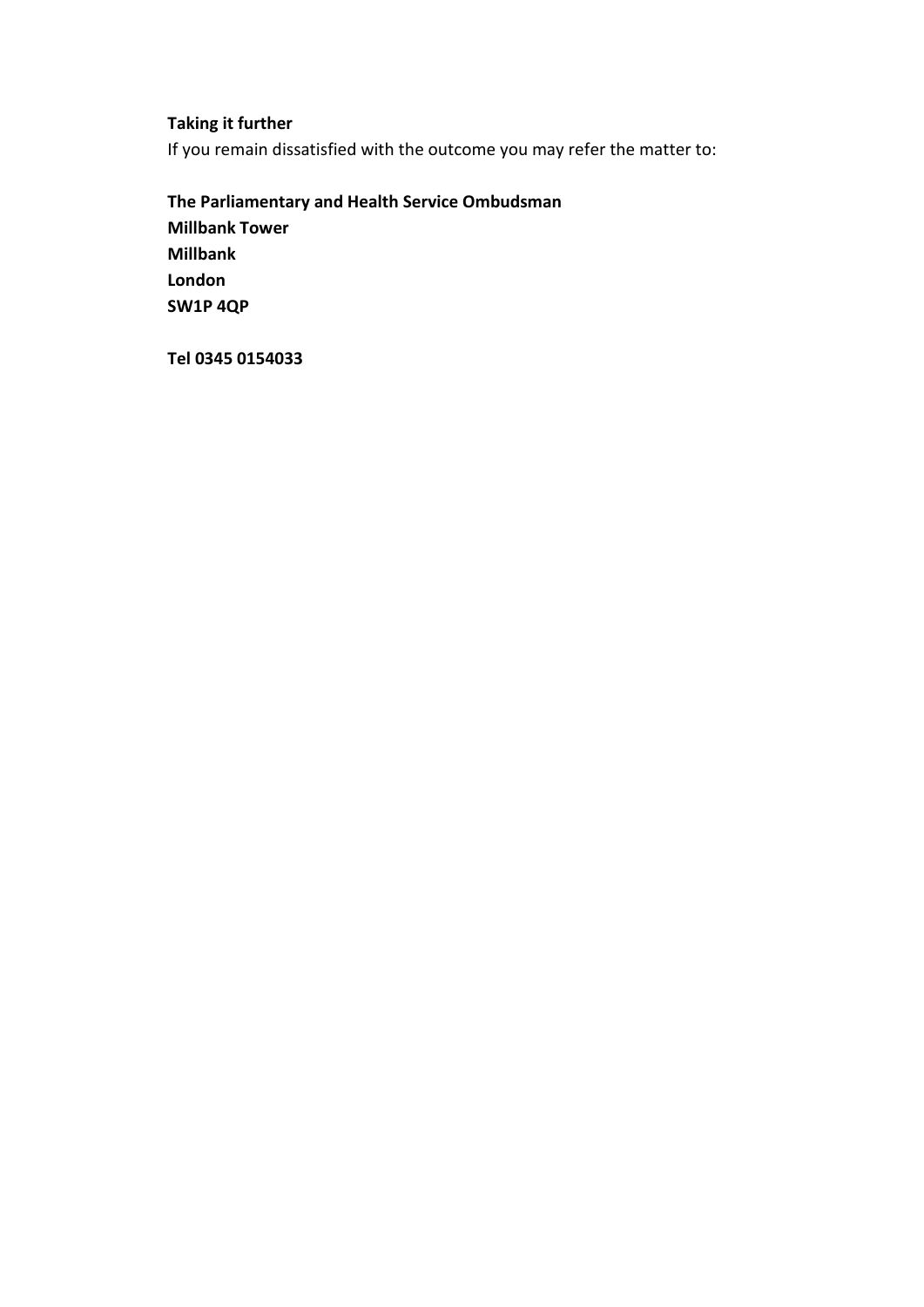## WHITEFIELD HEALTH CARE Yarnspinners Primary Health Care Centre Nelson

#### **PATIENT THIRD PARTY CONSENT**

| <b>PATIENT'S NAME:</b>   |  |
|--------------------------|--|
|                          |  |
| <b>TELEPHONE NUMBER:</b> |  |
|                          |  |
| <b>ADDRESS:</b>          |  |
|                          |  |
|                          |  |
|                          |  |
|                          |  |
| <b>COMPLAINANT NAME:</b> |  |
|                          |  |
| <b>TELEPHONE NUMBER:</b> |  |
|                          |  |
| <b>ADDRESS:</b>          |  |
|                          |  |
|                          |  |
|                          |  |

## **IF YOU ARE COMPLAINING ON BEHALF OF A PATIENT, OR YOUR COMPLAINT/ENQUIRY INVOLVES THE MEDICAL CARE OF A PATIENT, THEN THE CONSENT OF THE PATIENT WILL BE REQUIRED. PLEASE OBTAIN THE PATIENT'S SIGNED CONSENT BELOW.**

I fully consent to my Doctor releasing information to, and discussing my care with the person named above in relation to this complaint and I wish this person to complain on my behalf.

This authority is for an indefinite period / for a limited period only (delete as appropriate)

Where a limited period applies, this authority is valid until [100] (insert date)

| Signed | (patient ONLY) |
|--------|----------------|
|--------|----------------|

Date \_\_\_\_\_\_\_\_\_\_\_\_\_\_\_\_\_\_\_\_\_\_\_\_\_\_\_\_\_\_\_\_\_\_\_\_\_\_\_\_\_